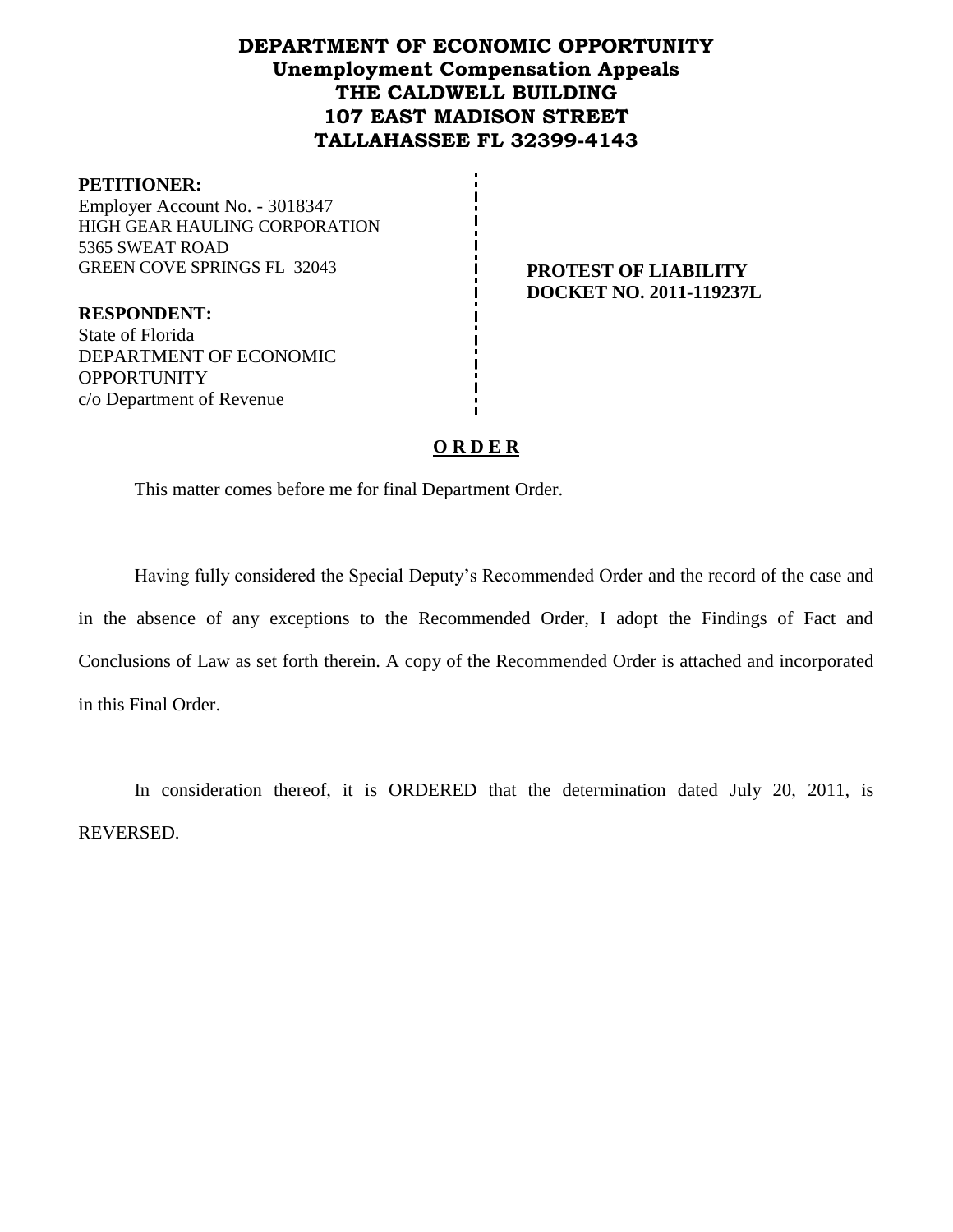#### **JUDICIAL REVIEW**

Any request for judicial review must be initiated within 30 days of the date the Order was filed. Judicial review is commenced by filing one copy of a *Notice of Appeal* with the DEPARTMENT OF ECONOMIC OPPORTUNITY at the address shown at the top of this Order and a second copy, with filing fees prescribed by law, with the appropriate District Court of Appeal. It is the responsibility of the party appealing to the Court to prepare a transcript of the record. If no court reporter was at the hearing, the transcript must be prepared from a copy of the Special Deputy's hearing recording, which may be requested from the Office of Appeals.

Cualquier solicitud para revisión judicial debe ser iniciada dentro de los 30 días a partir de la fecha en que la Orden fue registrada. La revisión judicial se comienza al registrar una copia de un *Aviso de Apelación* con la Agencia para la Innovación de la Fuerza Laboral [*DEPARTMENT OF ECONOMIC OPPORTUNITY]* en la dirección que aparece en la parte superior de este *Orden* y una segunda copia, con los honorarios de registro prescritos por la ley, con el Tribunal Distrital de Apelaciones pertinente. Es la responsabilidad de la parte apelando al tribunal la de preparar una transcripción del registro. Si en la audiencia no se encontraba ningún estenógrafo registrado en los tribunales, la transcripción debe ser preparada de una copia de la grabación de la audiencia del Delegado Especial [*Special Deputy*], la cual puede ser solicitada de la Oficina de Apelaciones.

Nenpòt demann pou yon revizyon jiridik fèt pou l kòmanse lan yon peryòd 30 jou apati de dat ke Lòd la te depoze a. Revizyon jiridik la kòmanse avèk depo yon kopi yon *Avi Dapèl* ki voye bay DEPARTMENT OF ECONOMIC OPPORTUNITY lan nan adrès ki parèt pi wo a, lan tèt *Lòd* sa a e yon dezyèm kopi, avèk frè depo ki preskri pa lalwa, bay Kou Dapèl Distrik apwopriye a. Se responsabilite pati k ap prezante apèl la bay Tribinal la pou l prepare yon kopi dosye a. Si pa te gen yon stenograf lan seyans lan, kopi a fèt pou l prepare apati de kopi anrejistreman seyans lan ke Adjwen Spesyal la te fè a, e ke w ka mande Biwo Dapèl la voye pou ou.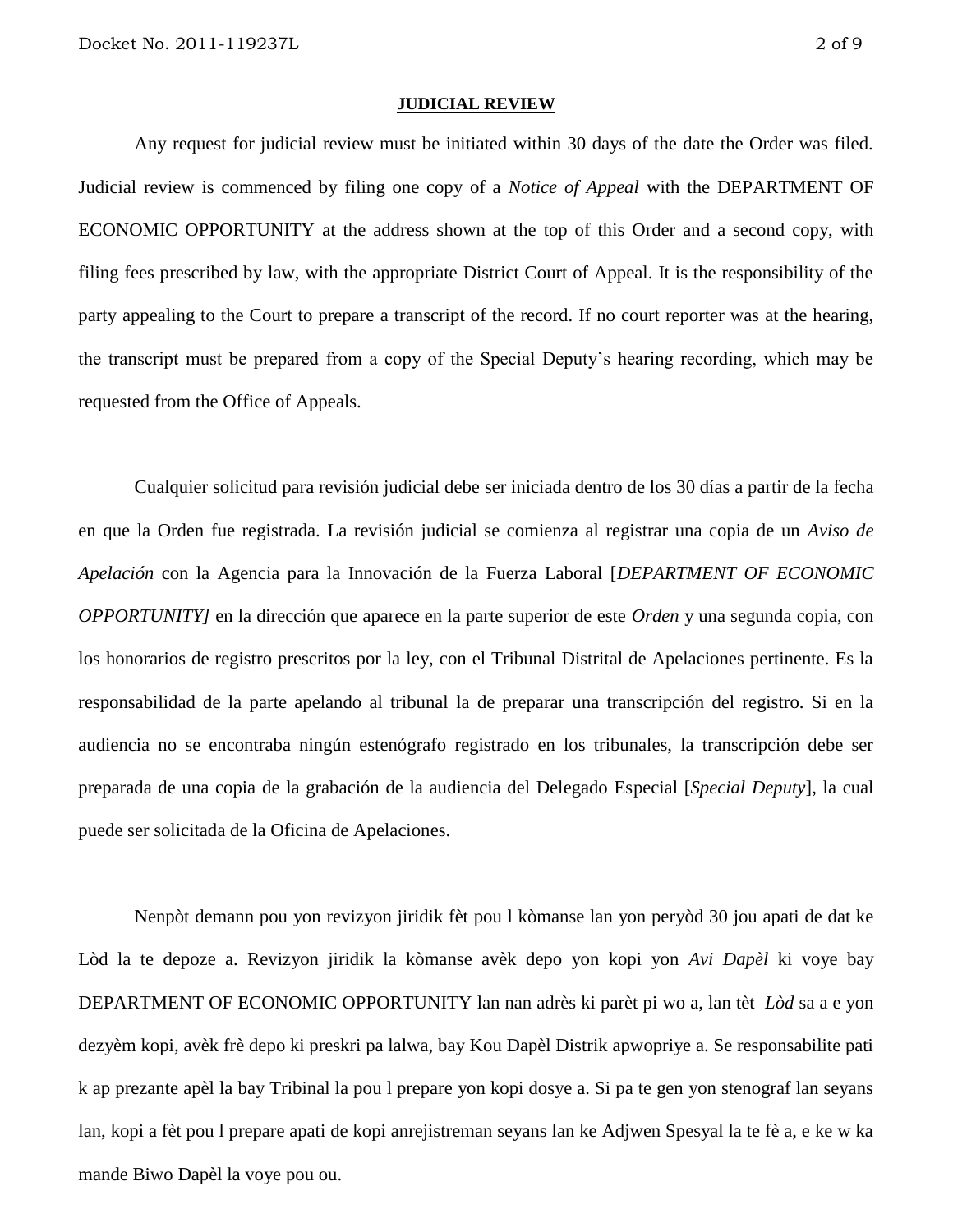DONE and ORDERED at Tallahassee, Florida, this day of **April, 2012**.



Altemese Smith, Assistant Director, Unemployment Compensation Services DEPARTMENT OF ECONOMIC OPPORTUNITY

FILED ON THIS DATE PURSUANT TO § 120.52, FLORIDA STATUTES, WITH THE DESIGNATED DEPARTMENT CLERK, RECEIPT OF WHICH IS HEREBY ACKNOWLEDGED.

Shereere Bairon \_\_\_\_\_\_\_\_\_\_\_\_\_\_\_\_\_\_\_\_\_\_\_\_\_\_\_\_ \_\_\_\_\_\_\_\_\_\_\_\_

DEPUTY CLERK DATE

#### **CERTIFICATE OF SERVICE**

**I HEREBY CERTIFY that true and correct copies of the foregoing Final Order have been furnished to the persons listed below in the manner described, on the \_\_\_\_\_\_\_ day of April, 2012**.

Shaner Barnes

SHANEDRA Y. BARNES, Special Deputy Clerk DEPARTMENT OF ECONOMIC OPPORTUNITY Unemployment Compensation Appeals 107 EAST MADISON STREET TALLAHASSEE FL 32399-4143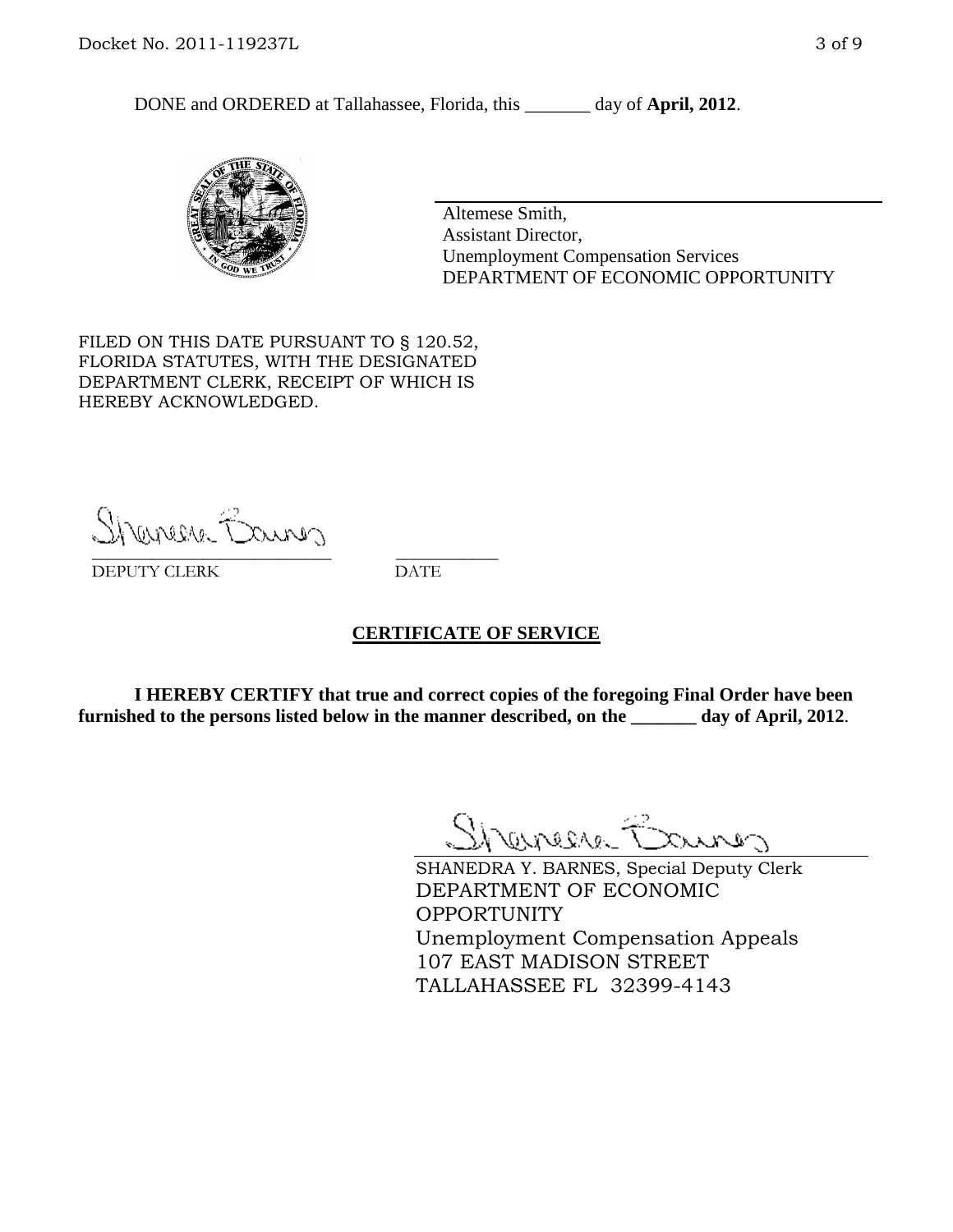Docket No. 2011-119237L 4 of 9

By U.S. Mail:

HIGH GEAR HAULING CORPORATION 5365 SWEAT ROAD GREEN COVE SPRINGS FL 32043

TERRY WELLER 119 MAGNOLIA AVENUE

EAST PALATKA FL 32131 DEPARTMENT OF REVENUE ATTN: VANDA RAGANS - CCOC #1 4624 5050 WEST TENNESSEE STREET TALLAHASSEE FL 32399

> DOR BLOCKED CLAIMS UNIT ATTENTION MYRA TAYLOR P O BOX 6417 TALLAHASSEE FL 32314-6417

State of Florida DEPARTMENT OF ECONOMIC OPPORTUNITY c/o Department of Revenue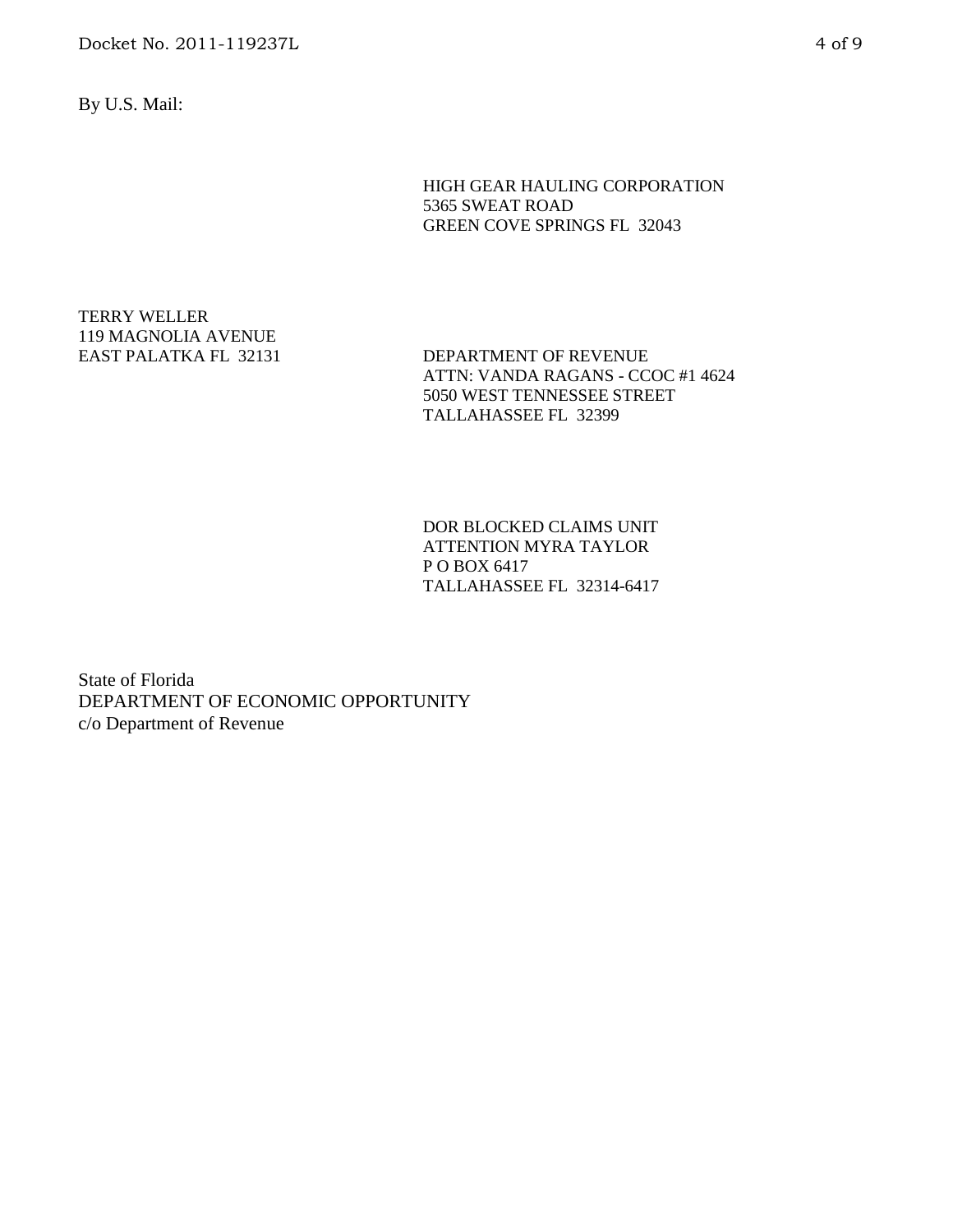# **DEPARTMENT OF ECONOMIC OPPORTUNITY Unemployment Compensation Appeals**

MSC 344 CALDWELL BUILDING 107 EAST MADISON STREET TALLAHASSEE FL 32399-4143

#### **PETITIONER:**

Employer Account No. - 3018347 HIGH GEAR HAULING CORPORATION 5365 SWEAT ROAD GREEN COVE SPRINGS FL 32043

#### **PROTEST OF LIABILITY DOCKET NO. 2011-119237L**

**RESPONDENT:** State of Florida DEPARTMENT OF ECONOMIC **OPPORTUNITY** c/o Department of Revenue

# **RECOMMENDED ORDER OF SPECIAL DEPUTY**

TO: Assistant Director, Interim Executive Director, Unemployment Compensation Services DEPARTMENT OF ECONOMIC OPPORTUNITY

This matter comes before the undersigned Special Deputy pursuant to the Petitioner's protest of the Respondent's determination dated July 20, 2011.

After due notice to the parties, a telephone hearing was held on December 6, 2011. The Petitioner's president appeared and testified at the hearing. A tax specialist II appeared and testified on behalf of the Respondent. The Joined Party did not appear.

The record of the case, including the recording of the hearing and any exhibits submitted in evidence, is herewith transmitted. Proposed Findings of Fact and Conclusions of Law were not received.

#### **Issue:**

Whether services performed for the Petitioner by the Joined Party and other individuals constitute insured employment pursuant to Sections 443.036(19), 443.036(21); 443.1216, Florida Statutes, and if so, the effective date of the liability.

### **Findings of Fact:**

- 1. The Petitioner is a subchapter S corporation, incorporated in April 2010, for the purpose of running a hauling company.
- 2. The Petitioner hauls palletized mulch, topsoil, and manure.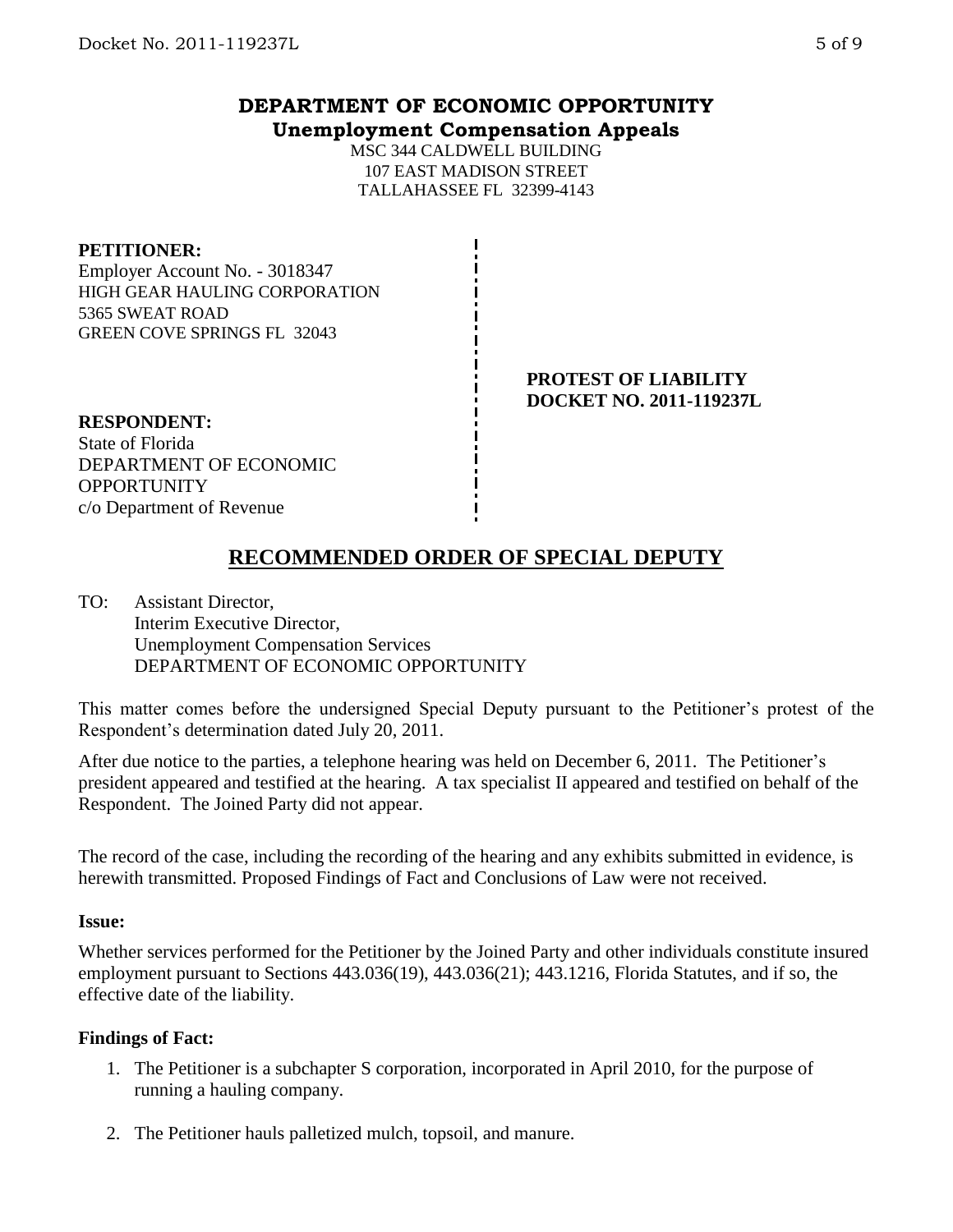- 3. The Joined Party provided services as a driver for the Petitioner from September 14, 2010, through May 28, 2011.
- 4. The Joined Party signed a contract titled *Agreement to Transport High Gear Hauling Corporation.* The agreement indicated that the Joined Party would be a sub-contractor. The agreement established that the Joined Party would be paid 25% of the Petitioner's paid load fee. The Joined Party was required to sign a W-9 form which was provided by the Petitioner. The agreement required that the Joined Party indemnify the Petitioner for any damages caused by the Joined Party's negligence.
- 5. The Joined Party was allowed to work for a competitor.
- 6. The Joined Party could subcontract the work with notice to the Petitioner to allow for the insurance to be applied.
- 7. The work required a class A Commercial Drivers License. The Joined Party possessed a class A commercial driver's license.
- 8. The Joined Party would contact the Petitioner to see what work was available. The Petitioner would inform the Joined Party what loads were available and what time frame was required for each load to be dropped off. The Joined Party could refuse loads.
- 9. The Joined Party would pick up a loaded truck from the Petitioner's place of business. The Joined Party would transport the load to the client. The Joined Party could select his own route. The Joined Party would receive a shipping ticket when the load was picked up. The Joined Party was required to turn in the shipping ticket to the Petitioner. There was no supervision or review of the work performed by the Joined Party.
- 10. The trucks and trailers were owned by the Petitioner. The Petitioner covered insurance, fuel, and maintenance for the vehicles. The Petitioner paid any tolls incurred by the Joined Party. The trucks and trailers were kept at the Petitioner's place of business when not in use.
- 11. The joined party was required to wash the truck as well as grease it and check the fluids. The joined party received hourly pay for performing these tasks. This arrangement was agreed upon by the parties.
- 12. The Joined Party was paid 25% of the Petitioner's paid load fee. The Petitioner was paid \$4,477.34 in 2010. The Petitioner made the Joined Party an employee in 2011. The Joined Party was given more consistent work as a result of the change in status.

# **Conclusions of Law:**

- 13. The issue in this case, whether services performed for the Petitioner constitute employment subject to the Florida Unemployment Compensation Law, is governed by Chapter 443, Florida Statutes. Section 443.1216(1)(a)2., Florida Statutes, provides that employment subject to the chapter includes service performed by individuals under the usual common law rules applicable in determining an employer-employee relationship.
- 14. The Supreme Court of the United States held that the term "usual common law rules" is to be used in a generic sense to mean the "standards developed by the courts through the years of adjudication." United States v. W.M. Webb, Inc., 397 U.S. 179 (1970).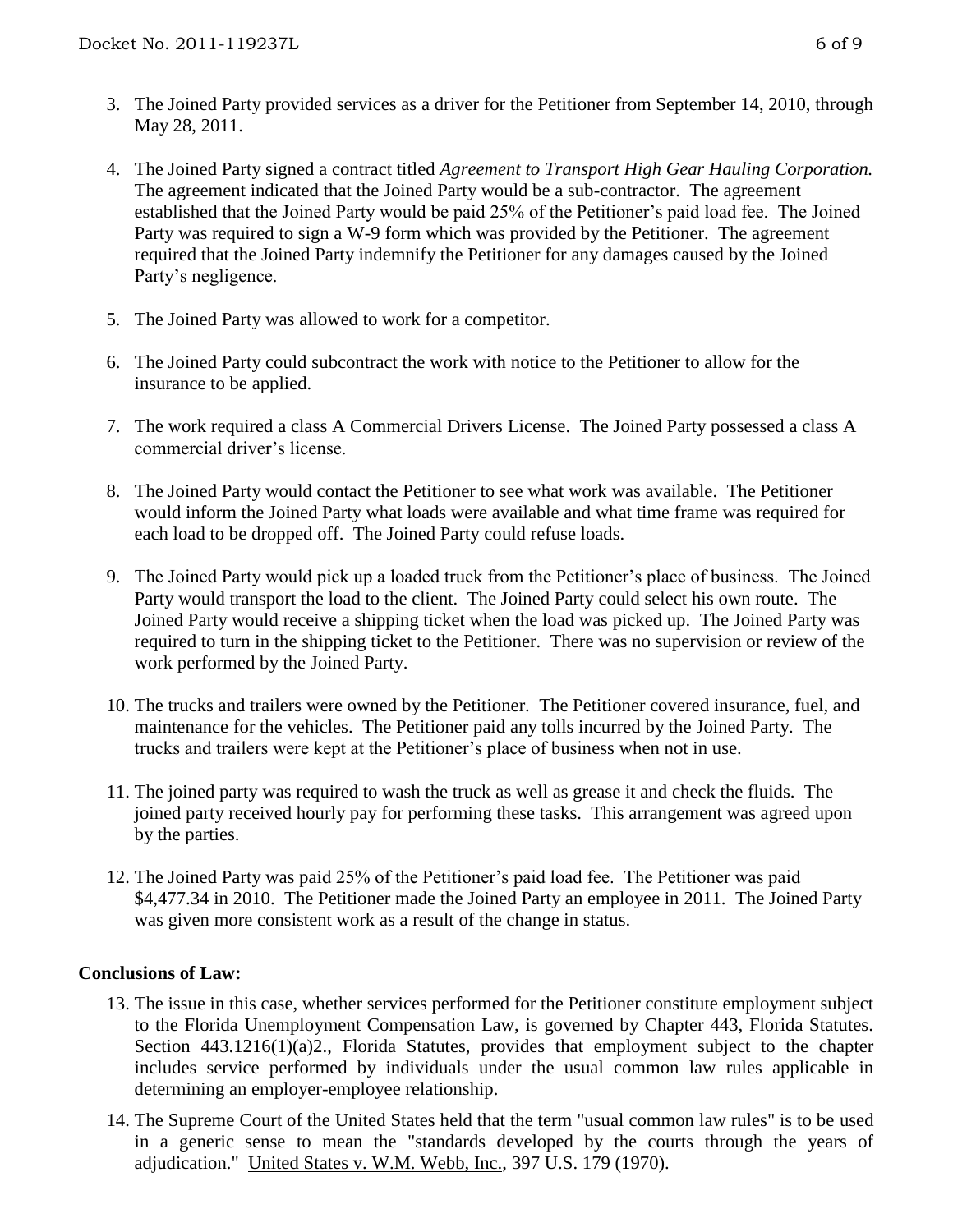- 15. The Supreme Court of Florida adopted and approved the tests in 1 Restatement of Law, Agency 2d Section 220 (1958), for use to determine if an employment relationship exists. See Cantor v. Cochran, 184 So.2d 173 (Fla. 1966); Miami Herald Publishing Co. v. Kendall, 88 So.2d 276 (Fla. 1956); Magarian v. Southern Fruit Distributors, 1 So.2d 858 (Fla. 1941); see also Kane Furniture Corp. v. R. Miranda, 506 So.2d 1061 (Fla. 2d DCA 1987).
- 16. Restatement of Law is a publication, prepared under the auspices of the American Law Institute, which explains the meaning of the law with regard to various court rulings. The Restatement sets forth a nonexclusive list of factors that are to be considered when judging whether a relationship is an employment relationship or an independent contractor relationship.
- 17. 1 Restatement of Law, Agency 2d Section 220 (1958) provides:
	- (1) A servant is a person employed to perform services for another and who, in the performance of the services, is subject to the other's control or right of control.
	- (2) The following matters of fact, among others, are to be considered:
		- (a) the extent of control which, by the agreement, the business may exercise over the details of the work;
		- (b) whether or not the one employed is engaged in a distinct occupation or business;
		- (c) the kind of occupation, with reference to whether, in the locality, the work is usually done under the direction of the employer or by a specialist without supervision;
		- (d) the skill required in the particular occupation;
		- (e) whether the employer or the worker supplies the instrumentalities, tools, and the place of work for the person doing the work;
		- (f) the length of time for which the person is employed;
		- $(g)$  the method of payment, whether by the time or by the job;
		- (h) whether or not the work is a part of the regular business of the employer;
		- (i) whether or not the parties believe they are creating the relation of master and servant;
		- (j) whether the principal is or is not in business.
- 18. Comments in the Restatement explain that the word "servant" does not exclusively connote manual labor, and the word "employee" has largely replaced "servant" in statutes dealing with various aspects of the working relationship between two parties. In Department of Health and Rehabilitative Services v. Department of Labor & Employment Security, 472 So.2d 1284 (Fla. 1<sup>st</sup>) DCA 1985) the court confirmed that the factors listed in the Restatement are the proper factors to be considered in determining whether an employer-employee relationship exists. However, in citing La Grande v. B&L Services, Inc., 432 So.2d 1364, 1366 (Fla. 1<sup>st</sup> DCA 1983), the court acknowledged that the question of whether a person is properly classified an employee or an independent contractor often cannot be answered by reference to "hard and fast" rules, but rather must be addressed on a case-by-case basis.
- 19. The evidence presented in this case reveals that the Petitioner did not exercise control over where, when, or how the work was performed. The Joined Party determined what work would be performed. While the work had time limits, the Joined Party was free to complete the work within those time limits or to simply not accept work with time limits he did not wish to meet. The joined party worked alone and was free to determine his own routes for the performance of his work.
- 20. The agreement between the parties indicated that the Joined Party was working as a subcontractor. While a written agreement is not dispositive, it does demonstrate the intention of the parties in creating the relationship. In this case, the agreement goes on to indemnify the Petitioner from any damages arising from the Joined Party's negligence. Such indemnification is not indicative of an employer-employee relationship.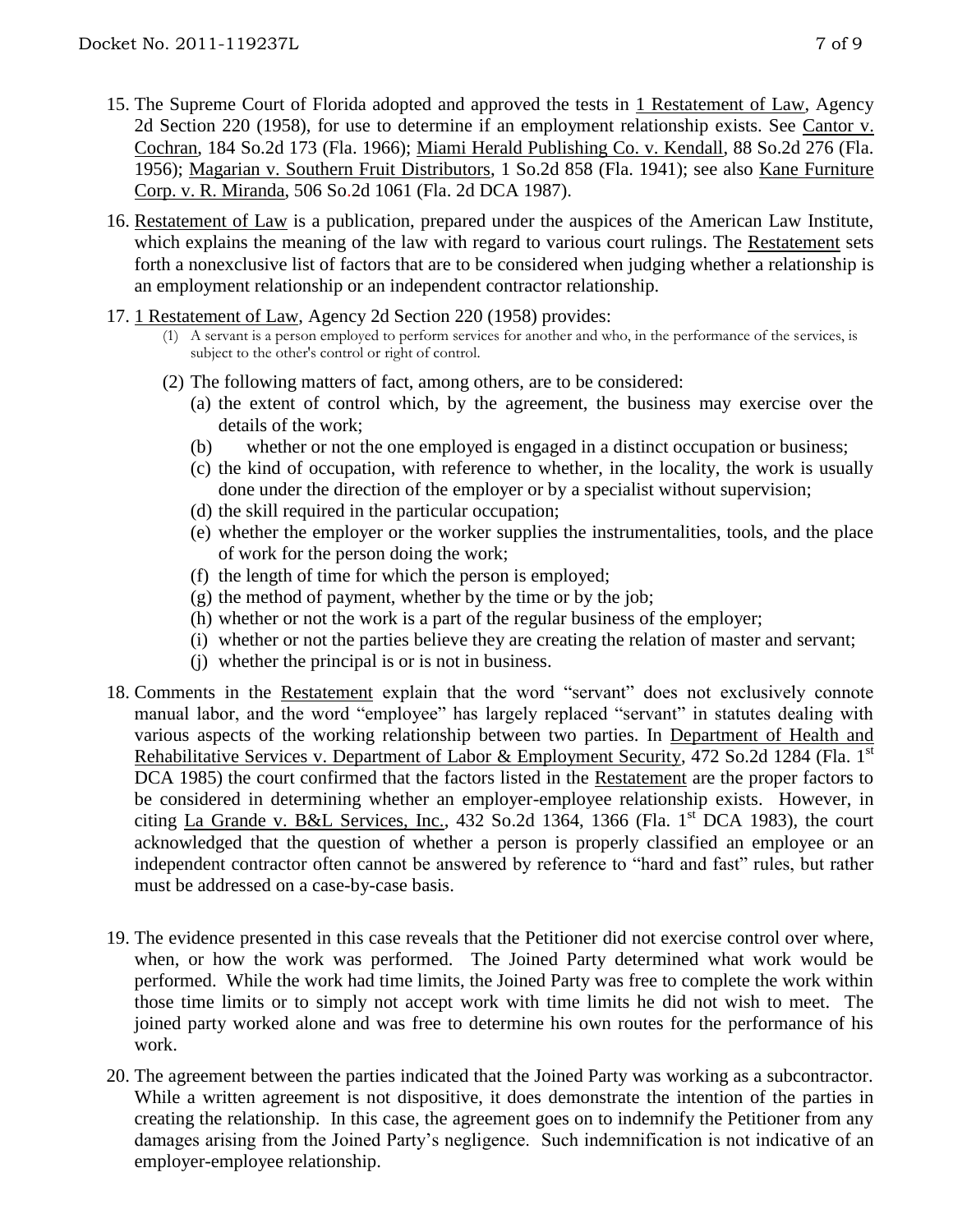- 21. The Joined Party was primarily paid by the job. The Joined Party received a commission for each load delivered. The Joined Party also received hourly pay for routine cleaning and maintenance of the Petitioner's vehicles. The hourly pay constituted a small portion of the relationship between the parties. The primary relationship between the parties was that of the Joined Party providing services as a driver to the Petitioner.
- 22. The Petitioner provided the truck and trailer for the performance of the work. The Petitioner provided the fuel, insurance, and maintenance of the vehicles. The Petitioner paid any tolls incurred by the Joined Party. The apparent lack of any expenses of the Joined Party in performing the work would tend to indicate an employment relationship.
- 23. A preponderance of the evidence provided in this hearing reflects that the Petitioner did not exercise sufficient control over the Joined Party as to create an employer-employee relationship between the parties.

**Recommendation:** It is recommended that the determination dated July 20, 2011, be REVERSED.

Respectfully submitted on March 16, 2012.



KRIS LONKANI, Special Deputy Office of Appeals

A party aggrieved by the *Recommended Order* may file written exceptions to the Director at the address shown above within fifteen days of the mailing date of the *Recommended Order*. Any opposing party may file counter exceptions within ten days of the mailing of the original exceptions. A brief in opposition to counter exceptions may be filed within ten days of the mailing of the counter exceptions. Any party initiating such correspondence must send a copy of the correspondence to each party of record and indicate that copies were sent.

Una parte que se vea perjudicada por la *Orden Recomendada* puede registrar excepciones por escrito al Director Designado en la dirección que aparece arriba dentro de quince días a partir de la fecha del envío por correo de la *Orden Recomendada*. Cualquier contraparte puede registrar contra-excepciones dentro de los diez días a partir de la fecha de envió por correo de las excepciones originales. Un sumario en oposición a contra-excepciones puede ser registrado dentro de los diez días a partir de la fecha de envío por correo de las contra-excepciones. Cualquier parte que dé inicio a tal correspondencia debe enviarle una copia de tal correspondencia a cada parte contenida en el registro y señalar que copias fueron remitidas.

Yon pati ke *Lòd Rekòmande* a afekte ka prezante de eksklizyon alekri bay Direktè Adjwen an lan adrès ki parèt anlè a lan yon peryòd kenz jou apati de dat ke *Lòd Rekòmande* a te poste a. Nenpòt pati ki fè opozisyon ka prezante objeksyon a eksklizyon yo lan yon peryòd dis jou apati de lè ke objeksyon a eksklizyon orijinal yo te poste. Yon dosye ki prezante ann opozisyon a objeksyon a eksklizyon yo, ka prezante lan yon peryòd dis jou apati de dat ke objeksyon a eksklizyon yo te poste. Nenpòt pati ki angaje yon korespondans konsa dwe voye yon kopi kourye a bay chak pati ki enplike lan dosye a e endike ke yo te voye kopi yo.

T-ereene

**SHANEDRA Y. BARNES, Special Deputy Clerk** Date Malled:<br>March 16, 2012

**Date Mailed:**